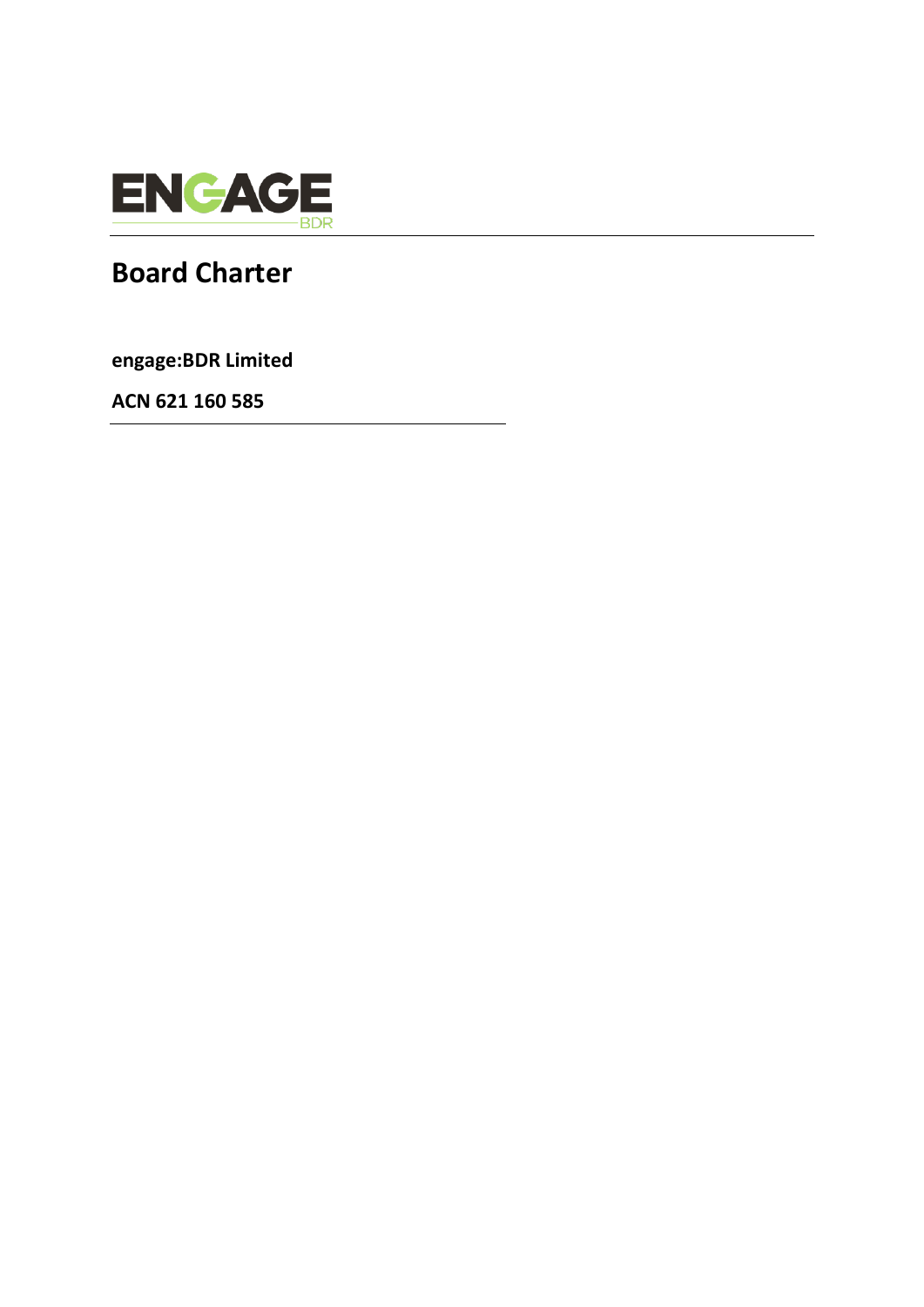# **1. Introduction**

- 1.1 This Board Charter sets out the principles for the operation of the board of directors (**Board**) of engage:BDR Limited (**Company**) and describes the functions of the Board.
- 1.2 The Board is responsible for the corporate governance of the Company. This Charter sets out the roles and responsibilities of the Board, which responsibilities are delegated to committees of the Board or to management, as well as the membership and operation of the Board.
- 1.3 The Board derives its authority to act from the Company's Constitution.
- 1.4 To the extent that there is any inconsistency between this charter and the Company's Constitution, the Constitution will prevail to the extent of that inconsistency.

# **2. Composition of the Board**

- 2.1 The Directors will determine the size of the Board, subject to the Company's Constitution, which provides there must be a minimum of three directors. The Board should comprise Directors with an appropriate mix of skills, experience from a diverse range of backgrounds and expertise in order to achieve efficient decision making and adequately discharge its responsibilities and duties.
- 2.2 It is noted that, ideally the Board should comprise a majority of independent non-executive Directors. An independent non-executive Director is on who:
	- (a) is independent of management;
	- (b) free of any business or other relationship that could materially interfere with, or could reasonably be perceived to materially interfere with, the exercise of their judgement; and
	- (c) otherwise meets the criteria for independence set out in the *Corporate Governance Principles and Recommendations* published by the ASX Corporate Governance Council.
- 2.3 The Board should regularly assess whether a non-executive Director is 'independent' in accordance with the above criteria.
- 2.4 The Board is responsible for recommending candidates for appointment to the Board.
- 2.5 Each Director is appointed by a formal letter of appointment setting out the terms and conditions of their appointment to ensure that each Director clearly understands the Company's expectations on him or her.
- 2.6 The continued tenure of each individual Director is subject to re-election from time to time, in accordance with the Company's Constitution.
- 2.7 While the Company will aim to have Board that complies with the size and composition guidelines outlined in the above paragraphs, this may not always be practicable in the future given the size of the Board and the circumstances of the Group, including the nature of the Group's business. Accordingly, the Board retains its absolute discretion to determine the appropriate size and composition of the Board from time to time, subject to the Constitution, Corporations Act and Listing Rules.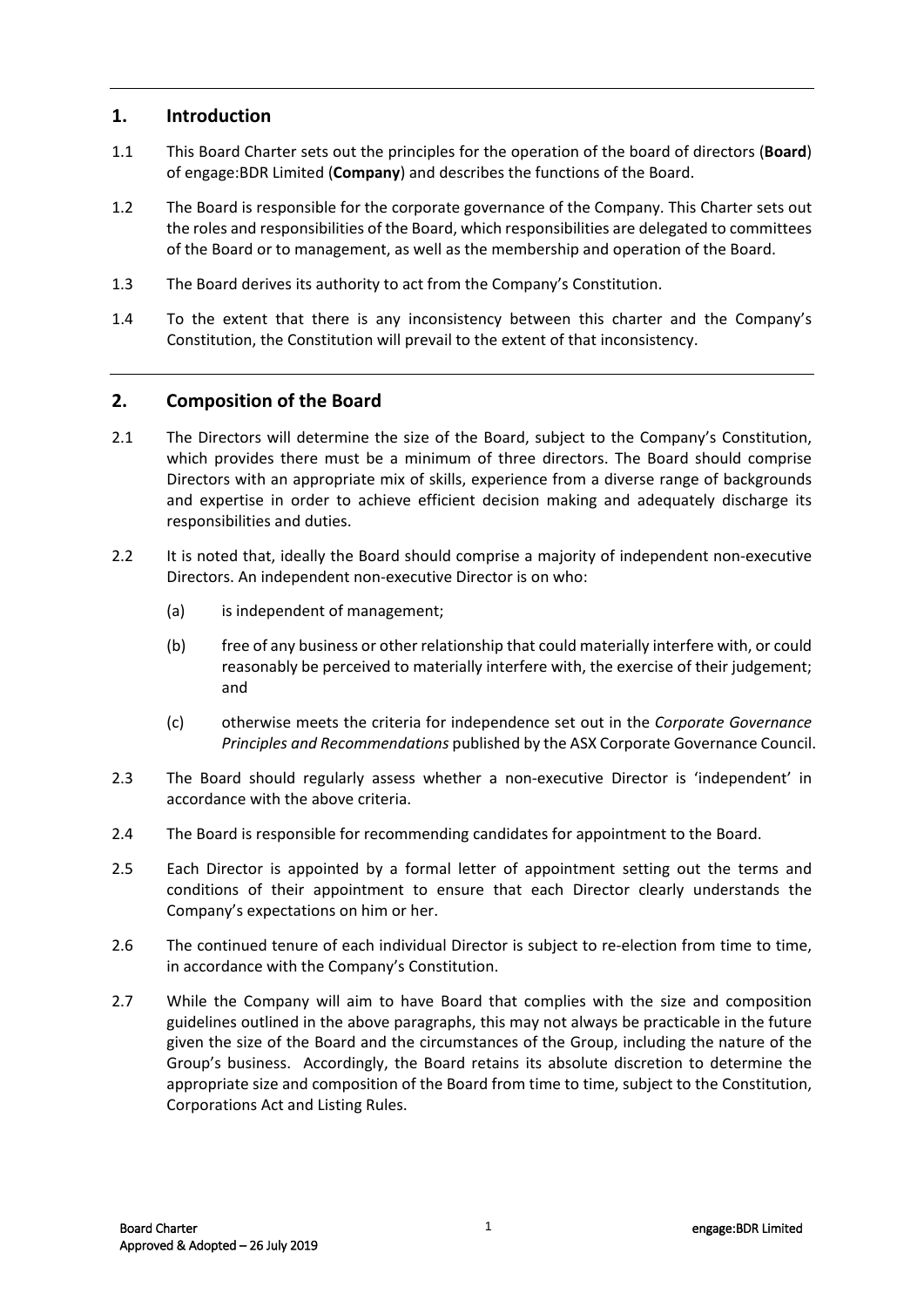# **3. Responsibilities of the Board**

- 3.1 The Board acts in the best interests of the Company as a whole and is accountable to shareholder for the overall strategic direction, financial management and corporate governance of the Board.
- 3.2 In addition to matters it is expressly required by law to approve, the Board is responsible for:
	- a) Driving the strategic direction of the Company, ensuring appropriate resources are available to meet objectives and monitoring management's performance.
	- b) Appointing, and where necessary, replacing, the Chief Executive Officer and other senior executives and the determination of their terms and conditions including remuneration and termination.
	- c) Ratifying organisational changes and senior management remuneration policies and practices.
	- d) Monitoring senior management's performance and implementation of strategy, and ensuring appropriate resources are available.
	- e) Approving the Company's remuneration framework.
	- f) Monitoring the timeliness and effectiveness of reporting to shareholders.
	- g) Reviewing and ratifying systems of audit, risk management and internal compliance and control, codes of conduct and legal compliance to minimise the possibility of the Company operating beyond acceptable risk parameters.
	- h) Approving and monitoring the progress of major capital expenditure, capital management and significant acquisitions and divestitures in line with Delegation of Authorities.
	- i) Approving and monitoring the budget and the adequacy and integrity of financial and other reporting such that the financial performance of the company has sufficient clarity to be actively monitored.
	- j) Approving the annual, half yearly and quarterly accounts.
	- k) Approving significant changes to the organisational structure.
	- l) Approving and overseeing the implementation the code of conduct for Directors and senior executives.
	- m) Approving decisions affecting the Company's capital structure, including determining the Company's dividend policy and declaring dividends.
	- n) Recommending to shareholders the appointment of the external auditor as and when their appointment or re-appointment is required to be approved by them.
	- o) Procuring appropriate professional development opportunities for Directors to develop and maintain the skills and knowledge needed to perform their role as Directors effectively.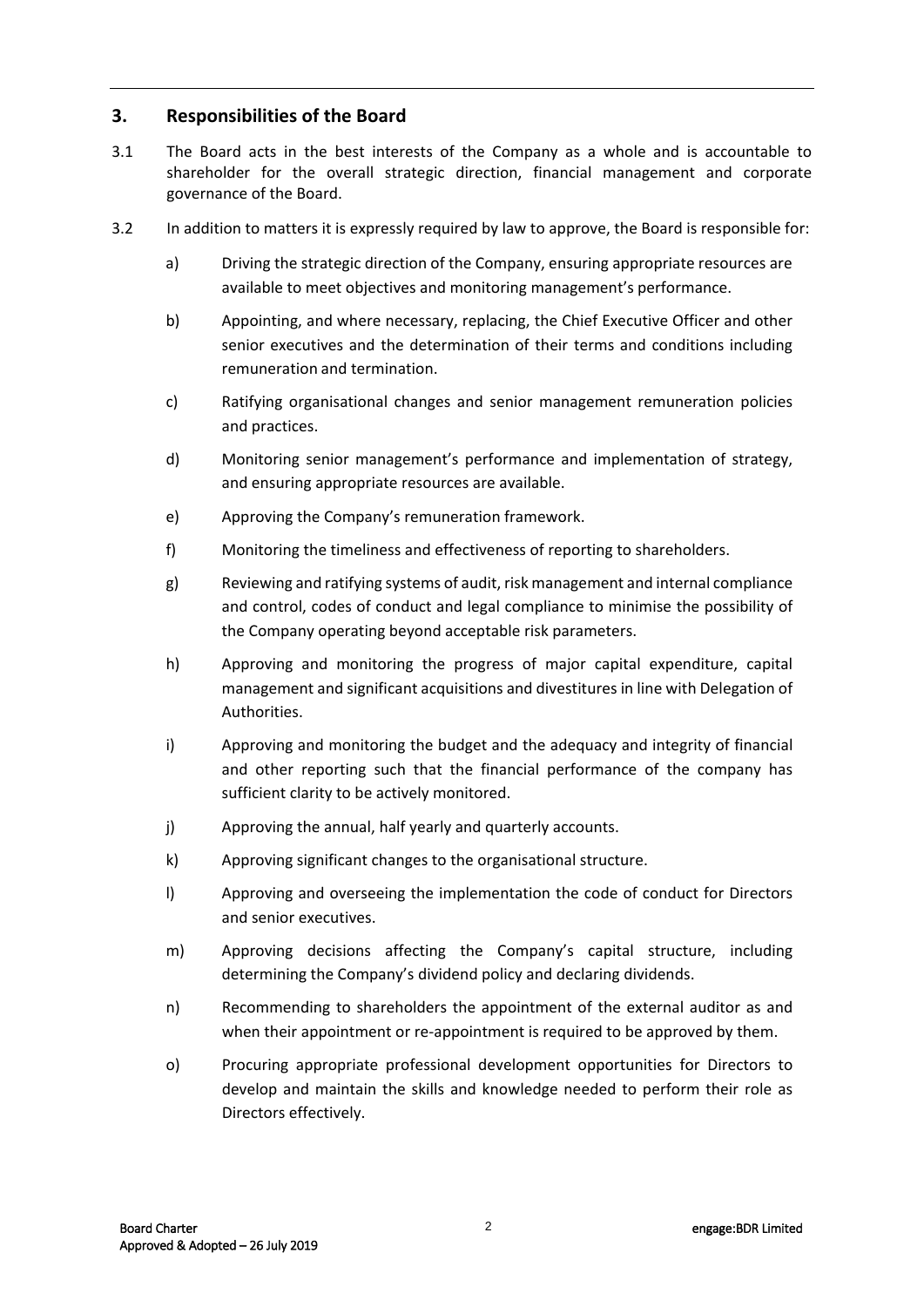# **4. Relationship between the Board and Management**

- 4.1 The Board shall delegate responsibility for the day-to-day operations and administration of the Company to the Chief Executive Officer. The Chief Executive Officer has authority to subdelegate to the Executive Team.
- 4.2 Specific limits on the financial authority delegated to the Chief Executive Officer and the Executive Team must be set out in the Delegation of Authority approved by the Board.
- 4.3 The role of management is to support the Chief Executive Officer and implement the running of the general operations and financial business of the Company, in accordance with the Delegation of Authority of the Board.
- 4.4 In addition to formal reporting structures, members of the Board are encouraged to have direct communications with senior executives within the Group to facilitate the carrying out of their duties as Directors.
- 4.5 The Chief Executive Officer and Executive Team are ultimately accountable to the Board.
- 4.6 The Board has in place procedures to assess the performance of the Chief Executive Officer and the Executive Team.

# **5. Director Responsibilities**

- 5.1 Directors are expected to attend and participate in Board meetings and meetings of committees on which they serve.
- 5.2 Directors are expected to spend the time needed, and meet as often as necessary, to properly discharge their responsibilities.
- 5.3 Directors are expected to review meeting materials before Board meetings and committee meetings.
- 5.4 Directors must disclose their interests, positions, associations or relationships. The independence of the Directors should be regularly assessed by the Board in light of the interests disclosed by them.
- 5.5 Directors are expected to bring their independent views and judgement to the Board and must declare immediately to the Board any potential or active conflicts of interest.
- 5.6 Directors must declare immediately to the Board, and the Board will determine whether to declare to the market, any loss of independence.
- 5.7 Directors must keep Board information, discussions, deliberations and decisions that are not publicly known, confidential.
- 5.8 Directors must comply with their legal duties when discharging their responsibilities as directors. Broadly, these duties are to:
	- (a) to act in good faith and in the best interests of the Company;
	- (b) act with care and diligence;
	- (c) act for proper purposes;
	- (d) avoid a conflict of interest or duty; and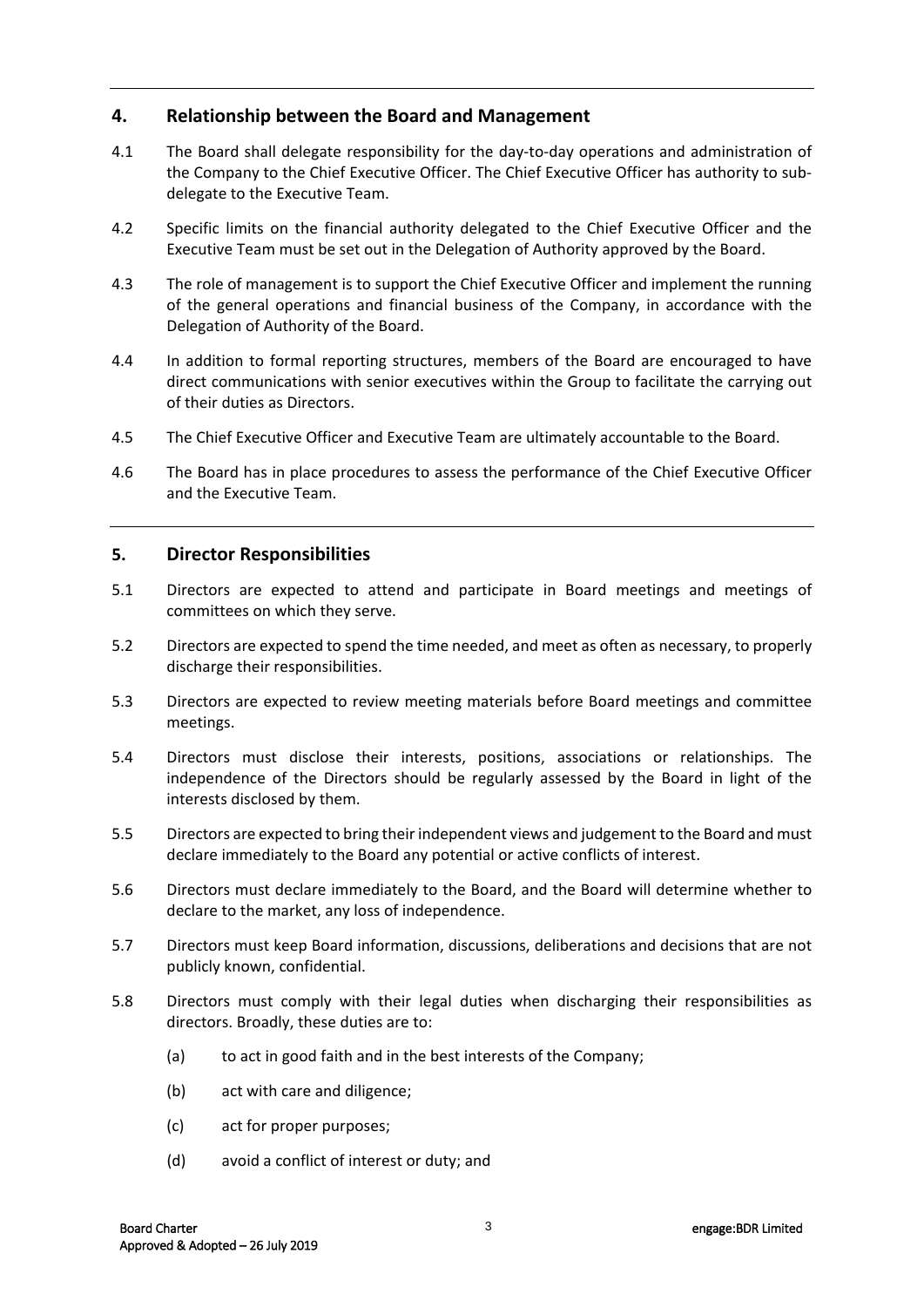- (e) refrain from making improper use of information gained through the position of director or taking improper advantage of the position of director.
- 5.9 No member of the Board may serve for more than three years or past the third annual general meeting following their appointment, whichever is the longer, without being re-elected by the shareholders.

## **6. The role of the Chairman**

- 6.1 The Chairman is responsible for the leadership of the Board, setting the agenda of the Board, conducting the Board meetings, ensuring that an accurate record of the minutes of board meetings is held by the Company and conducting the shareholder meetings.
- 6.2 Where practical, the Chairman should be a non-executive Independent Director. If a Chairman ceases to be an independent Director then the Board will consider appointing a lead independent Director.
- 6.3 Where practical, the Chief Executive Officer should not be the Chairman of the Company during his term as Chief Executive Officer or in the future.
- 6.4 The Chairman must be able to commit the time to discharge the role effectively.
- 6.5 The Chairman should facilitate the effective contribution of all Directors and promote constructive and respectful relations between Board members and management.
- 6.6 In the event that the Chairman is absent from a meeting of the Board then the Board shall appoint a Chairman for that meeting in an Acting capacity

#### **7. The Company Secretary**

- 7.1 The Company Secretary acts as the secretary of the Board, attending all meetings of the Board and its Committees as required.
- 7.2 The Company Secretary is accountable directly to the Board, through the Chair, on all matters to do with the proper functioning of the Board.
- 7.3 The Company Secretary is to facilitate the induction and professional development of Directors.
- 7.4 The Company Secretary is to facilitate and monitor the implementation of Board policies and procedures.
- 7.5 The Company Secretary is to provide advice to the Board on corporate governance matters, the application of the Company's Constitution, the ASX Listing Rules and applicable other laws.
- 7.6 All Directors have access to the advice and services provided by the Company Secretary.
- 7.7 The Board has the responsibility for the appointment and removal, by resolution, of the Company Secretary.

#### **8. Board Committees**

- 8.1 The Company currently does not have any established committees due to the size of the company and Board fulfils all the roles and responsibilities.
- 8.2 The Company may establish other committees from time to time.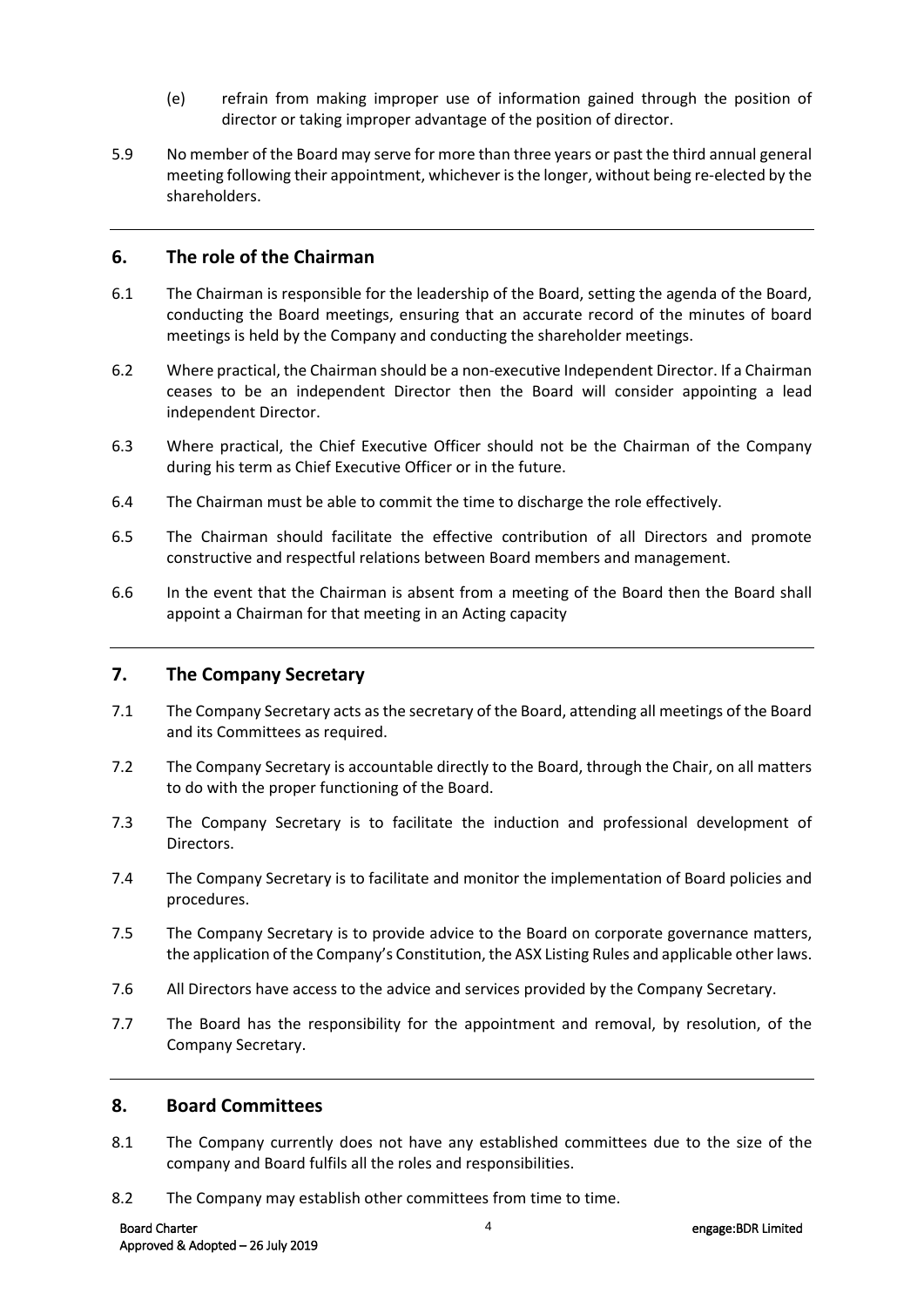- 8.3 The charter of each Committee must be approved by the Board and reviewed following any applicable regulatory changes.
- 8.4 Members of Committees are appointed by the Board. The Board may appoint additional Directors to Committees or remove and replace members of Committees by resolution.
- 8.5 The Company must disclose the members and Chairman of each Committee in, or in conjunction with, its Annual Report.
- 8.6 The minutes of each Committee meeting shall be provided to the Board at the next occasion the Board meets following approval of the minutes of such Committee meeting.
- 8.7 The Company must disclose in, or in conjunction with, its Annual Report, in relation to each reporting period relevant to a Committee, the number of times each Committee met throughout the period and the individual attendances of the members at those Committee meetings.

#### **9. Board Meetings**

- 9.1 There must be a minimum of two Directors present at a meeting to constitute a quorum necessary for the transaction of business at a meeting, however Directors may determine a greater number of Directors is required to constitute a quorum.
- 9.2 The Board will schedule formal Board meetings at least quarterly and hold additional meetings, including by telephone, as may be required.
- 9.3 Non-executive Directors may confer at scheduled times without management being present.
- 9.4 The minutes of each Board meeting shall be prepared by the Company Secretary, approved by the Chairman and circulated to Directors after each meeting.
- 9.5 The Company Secretary shall ensure that the business at Board and committee meetings is accurately captured in the minutes.
- 9.6 The Company Secretary shall co-ordinate the timely completion and distribution of Board and committee papers for each meeting of the Board and any Committee.
- 9.7 Minutes of meetings must be approved at the next Board meeting.
- 9.8 Further details regarding Board meetings are set out in the Company's Constitution.

## **10. Conflicts**

- 10.1 Directors are required to act in a manner which is consistent with the best interests of the Company as a whole, free of any actual or potential conflicts of interest.
- 10.2 If a Director considers that they might be in a position where there is a reasonable possibility of conflict between their personal or business interests, the interests of any associated person, or their duties to any other company and the interests of the Company or their duties to the Company, the Board requires that the Director must:
	- (a) Disclose to the Chairman of the Board (or in their absence the Deputy Chairman) any actual or potential conflict of interest or duty that might reasonably be thought to exist as soon as the situation arises;
	- (b) Take necessary and reasonable action to resolve or avoid any actual or potential conflict of interest or duty; and